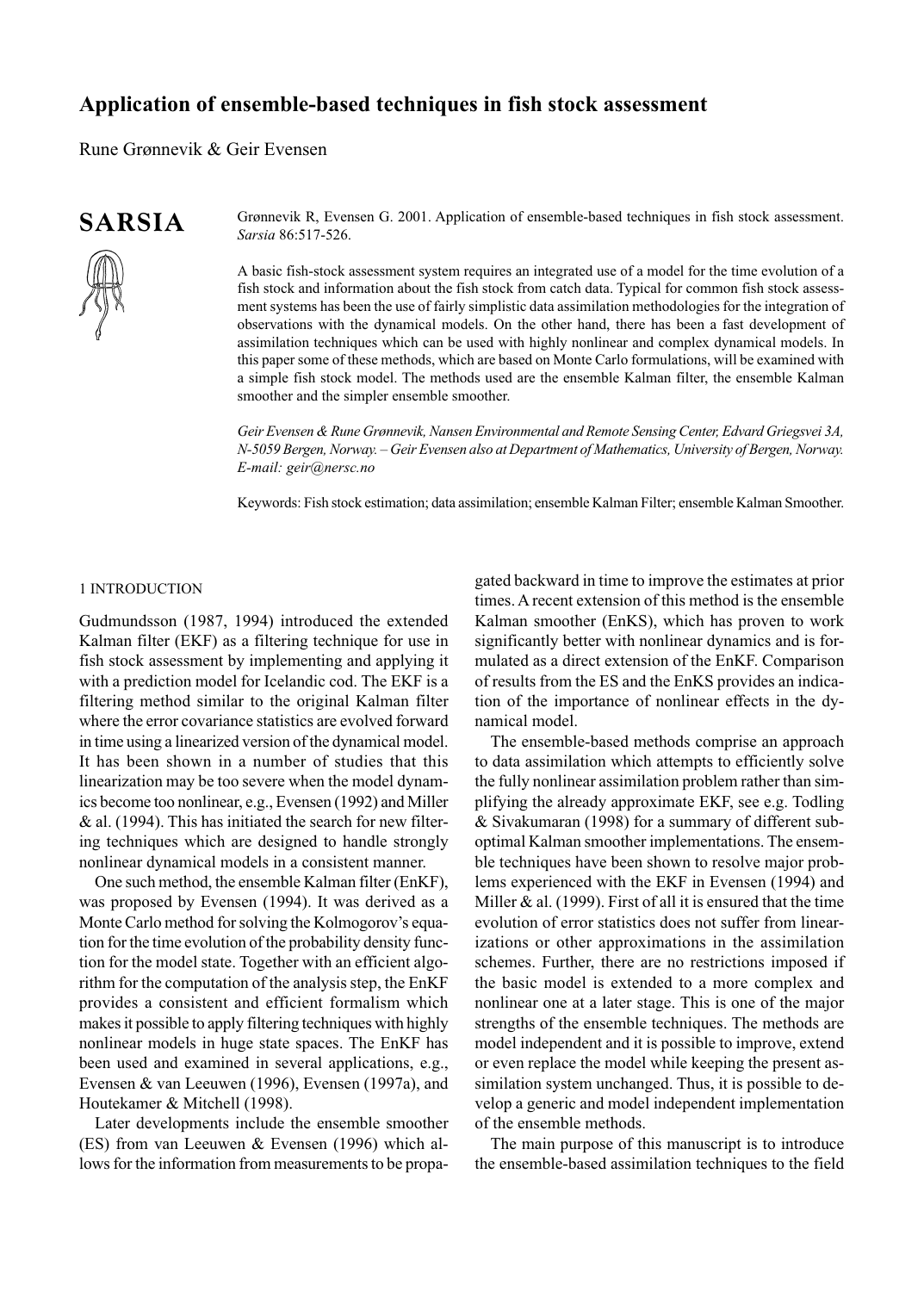of fish stock assessment. Here the EnKF, ES and EnKS have been implemented with the fish stock model proposed by Gudmundsson (1987, 1994), and his experiments have been revisited using the new methods.

# 2 THE FISH STOCK PREDICTION MODEL

The model by Gudmundsson (1987, 1994) starts with the youngest ages and flows towards the oldest, and numbers at age are converted to catch at age. Thus we need a recruitment model to estimate the number of fish entering the fish stock each year. In the absence of such a model we have used a constant recruitment with high variance. Gudmundsson (1994) has given several alternative models for describing the fishing mortality, but the main features are the same for all of these. The major assumption is that the fishing mortality during one year will be somehow related to the fishing mortality in previous years.

The model by Gudmundsson (1994) is based on the following equations, where we have used the common notation where *a* is age, *C* is catch, *N* is abundance, *F* is fishing mortality, *M* is the natural mortality which is chosen to be constant and  $Z = F + M$  is total mortality, i.e.,

$$
C(a, t) = N(a, t)e^{-Z(a, t)} F(a, t) / Z(a, t)
$$
  
for  $4 \le a \le A$ , (1)

$$
N(a, t) = N(a - 1, t - 1)e^{-Z(a - 1, t - 1)}
$$
  
for  $5 \le a \le A$ , (2)

$$
\log F(a, t) = U(a, t) + V(t) + \mu_1(a, t) \n\text{for } 4 \le a \le A,
$$
\n(3)

where fish is assumed to enter the fishery at age  $a = 4$ and the oldest fish caught is  $A = 10$ . The abundance of four year old fish in equation (2) is determined by a recruitment model (assumed constant in our model). In equation (3),  $U(a, t)$  represents the selectivity. It may differ between different fishing fleets as it is determined by the technology employed in fishing (e.g. mesh size). Further  $V(t)$  represents the overall change in fishing mortality due to fishing gear. The selectivity is given as

$$
U(a,t) = \begin{cases} U(a,t-1) + \mu_2(a,t), & \text{for } 4 \le a < a_m, \\ U(a_m,t-1) + \mu_2(a_m,t), & \text{for } a_m \le a \le A, \\ (4) \end{cases}
$$

where  $a_m$  is set to 9. Thus, fish older than  $a_m$  experience no difference in selectivity. To avoid an underdetermined system the following conditions are prescribed to model *V*(*t*),

$$
V(t) = Y(t) + \mu_3(t),
$$
 (5)

$$
Y(t) = Y(t-1) + \alpha + \mu_4(t).
$$
 (6)

Here  $\alpha$  is a trend term, i.e. a constant improvement of fishing gear or constantly increasing fishing effort. We have modeled the fishing mortality as a multivariate random walk process through the random variables,  $\mu_i$ , which are mutually independent, normally distributed with mean equal to zero, has a prescribed variance (discussed below) and are serially uncorrelated. Considering actual causes of variations in fishing mortality rates, the weather and irregular variations in conditions in the sea are mainly transitory, but technological development and changes in fleet size induce more permanent variations.

We have used approximately the same model parameters and initial and boundary conditions as in Gudmundsson (1994) to allow for comparison of results. This includes the use of a constant recruitment rate with high initial variance or uncertainty and a constant natural mortality, but unlike Gudmundsson (1994) we have neglected effects from immigration and emigration. The model is examined using catch at age data on Icelandic cod from 1977 to 1990.

When the model is integrated forward in time the model variables are updated in the sequence  $Y(t)$ ,  $V(t)$ ,  $U(a, t)$ , log  $F(a, t)$  and abundance  $N(a, t)$ . A practical implementation of the system of equation is obtained by modeling the stochastic errors as follows:

$$
Y(t) = (Y(t-1) + \alpha) (1 + \sigma_0 \mu_4(t)), \tag{7}
$$

$$
V(t) = Y(t) (1 + \sigma_0 \mu_3(t)), \tag{8}
$$

$$
U(a,t) = \begin{cases} U(a,t-1)(1+\sigma_0\mu_2(a,t)), & \text{for } 4 \le a < a_m, \\ U(a_m,t-1)(1+\sigma_0\mu_2(a_m,t)), & \text{for } a_m \le a \le A, \\ (9) \end{cases}
$$

$$
\log F(a, t) = (U(a, t) + V(t)) (1 + \sigma_0 \mu_1(a, t))
$$
  
for  $4 \le a < A$ , (10)

$$
N(a,t) = N(a-1, t-1)e^{-Z(a-1, t-1)}
$$
  
for  $5 \le a \le A$  (11)

$$
C(a, t) = N(a, t)e^{-Z(a, t)} F(a, t) / Z(a, t)
$$
  
for  $4 \le a < A$ . (12)

Thus, with the variance of  $\mu_i = 1$ , the stochastic forcing in the model have a magnitude determined by the standard deviation  $\sigma_0 = 0.04$  multiplied with the actual values of the model variables. This results in a stochastic forcing which is proportional to 4 % of the value of the model variables. Note that the catch is computed as a diagnostic variable after the abundance is updated.

### 3 ASSIMILATION METHODS

Gudmundsson (1987, 1994) used the so-called extended Kalman filter (EKF) to merge the information from ob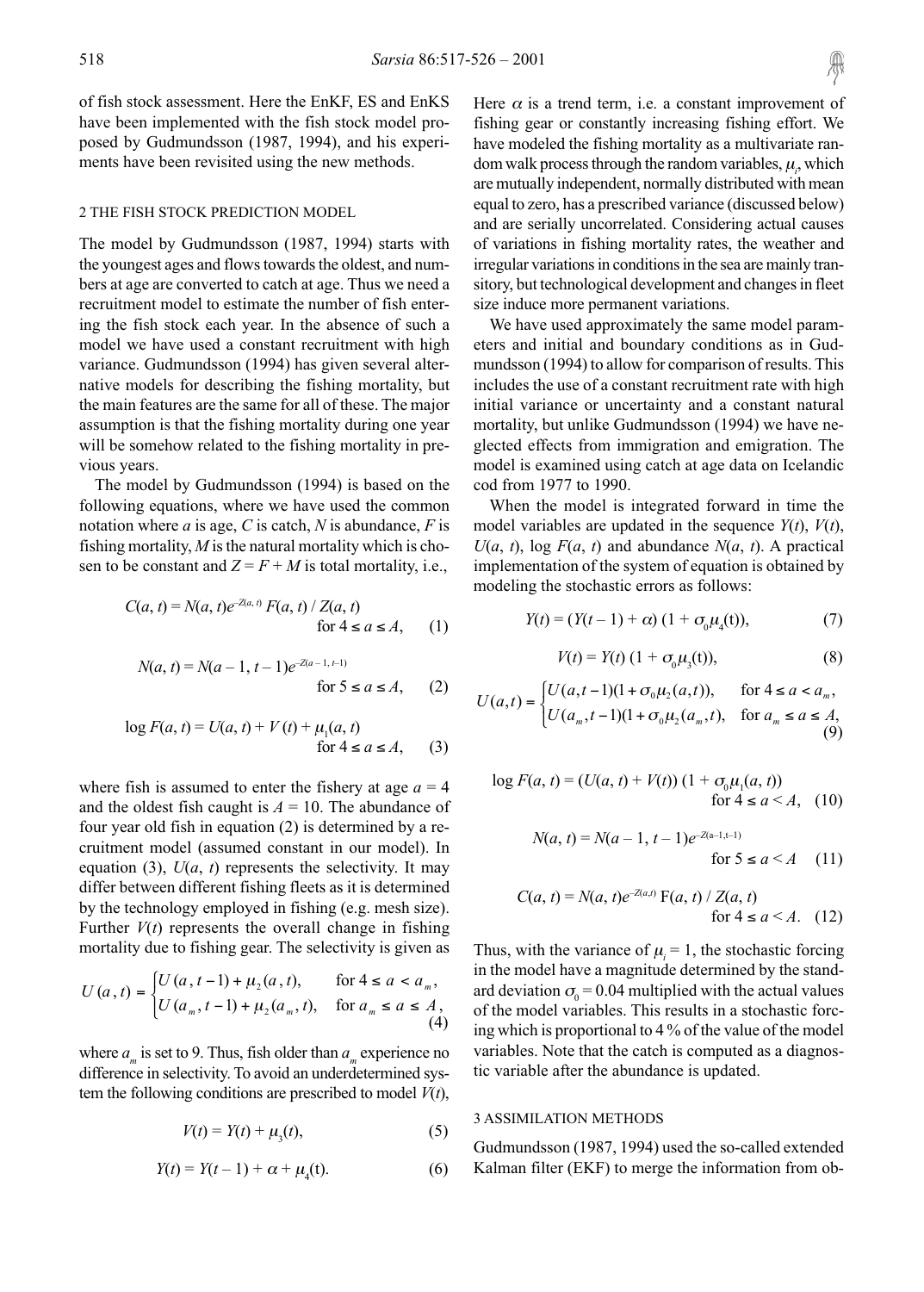servations with the dynamical fish stock model. The EKF is a filter method, which means that the model is integrated forward in time and every time there are measurements available these are used to reinitialize the model before the integration continues. Neglecting the time index and denoting a model forecast and analysis as  $\psi^f$ and  $\psi^a$  respectively, with measurements contained in *d*, and the respective covariances for model forecast, analysis and measurements as  $P<sup>f</sup>, P<sup>a</sup>$  and  $R$ , the analysis equation becomes

$$
\psi^{\mathfrak{a}} = \psi^{\mathfrak{f}} + \boldsymbol{P}^{\mathfrak{f}} \boldsymbol{H}^{\mathsf{T}} (\boldsymbol{H} \boldsymbol{P}^{\mathfrak{f}} \boldsymbol{H}^{\mathsf{T}} + \boldsymbol{R})^{-1} (\mathbf{d} - \boldsymbol{H}^{\mathfrak{f}}), \qquad (13)
$$

with the reduced error covariances given as

$$
\boldsymbol{P}^{\mathrm{a}} = \boldsymbol{P}^{\mathrm{f}} - \boldsymbol{P}^{\mathrm{f}} \boldsymbol{H}^{\mathrm{T}} (\boldsymbol{H} \boldsymbol{P}^{\mathrm{f}} \boldsymbol{H}^{\mathrm{T}} + \boldsymbol{R})^{-1} \boldsymbol{H} \boldsymbol{P}^{\mathrm{f}}.
$$
 (14)

This reinitialization is determined as a weighted linear combination of the model prediction and the measurements. The weights are the inverses of the error covariances for the model prediction and the measurements, and the optimal linear-combination becomes the Best Linear Unbiased Estimator (BLUE).

The error covariances for the measurements, *R*, need to be prescribed based on our best knowledge about their accuracy and the methodologies used to collect them. The error covariances for the model prediction are computed by solving an equation for the time evolution of the error covariance matrix of the model state. Given a linear dynamical model written on discrete form as

$$
\psi_{k+1} = \mathbf{F} \psi_k,\tag{15}
$$

the error covariance equation becomes

$$
\boldsymbol{P}_{k+1} = \boldsymbol{F} \, \boldsymbol{P}_k \, \boldsymbol{F}^T + \boldsymbol{Q}.\tag{16}
$$

The matrix *Q* is the error covariance matrix for the model errors. The model is assumed to contain errors, e.g. due to neglected physics and numerical approximations.

If the model is nonlinear, e.g. on the form

$$
\psi_{k+1} = f(\psi_k),\tag{17}
$$

the error covariance equation (16) is still used but with *F* the tangent linear operator, or Jacobian of  $f(\psi)$ . Thus, a linearized and approximate equation is used for the prediction of error statistics in the EKF. A comprehensive discussion of the properties of the EKF can be found in the literature, but for a convenient summary which intercompares the EKF with EnKF to be discussed next, see the review by Evensen (1997b).

### 3.1 ENSEMBLE KALMAN FILTER

The EnKF was first proposed by Evensen (1994) to resolve a major problem related to the use of the EKF with nonlinear dynamics in large state spaces. The linearization used in the error covariance equation has been shown to be invalid in a number of applications, e.g. by Evensen (1992) and Miller & al. (1994). In fact, the equation (16) is no longer the fundamental equation for the error evolution when the dynamical model is nonlinear. In this case, by using (16) one neglects contributions from higher order statistical moments, as a statistical closure approximation. For a nonlinear model where we appreciate that the model is not perfect and therefore contains model errors we can write it as a stochastic differential equation (on continuous form) as

$$
d\psi = f(\psi)dt + d\mathbf{q}.\tag{18}
$$

This equation states that an increment in time will yield an increment in  $\psi$  and in addition there will be a random contribution to the increment from *dq* which is the stochastic forcing representing the model errors. From this equation one can derive the Fokker-Planck or Kolmogorov's equation which describes the time evolution of the probability density  $\phi(\psi)$  of the model state,

$$
\frac{\partial \phi}{\partial t} + \sum_{i=1}^{n} \frac{\partial f_i \phi}{\partial \psi_i} = \sum_{i,j=1}^{n} \frac{Q_{ij}}{2} \frac{\partial^2 \phi}{\partial \psi_i \partial \psi_j}
$$
(19)

where  $Q = \overline{dq dq^T}$  is the covariance matrix for the model errors and *n* is the dimension of the model state. This equation does not apply any important approximations and can be considered as the fundamental equation for the time evolution of error statistics. A detailed derivation is given in Jazwinski (1970). The error covariance equation (16) can be derived by taking the first statistical moment of the Fokker Planck equation. The equation describes the change of probability density in a local "volume", which is dependent on the divergence term describing a probability flux into the local "volume" representing the impact of the dynamical equation, and the diffusion term which tends to flatten the probability density due to the effect of stochastic model errors.

The EnKF applies a Monte Carlo method to solve this equation. The probability density can be represented using a large ensemble of model states and evolved in time by integrating these model states forward in time according to the model dynamics described by the stochastic differential equation (18). This ensemble prediction is equivalent to solving the Fokker Planck equation using a Monte Carlo method, a procedure which forms the backbone for the EnKF.

An ensemble representation of the analysis equations (13-14) is used for the computation of the analysis and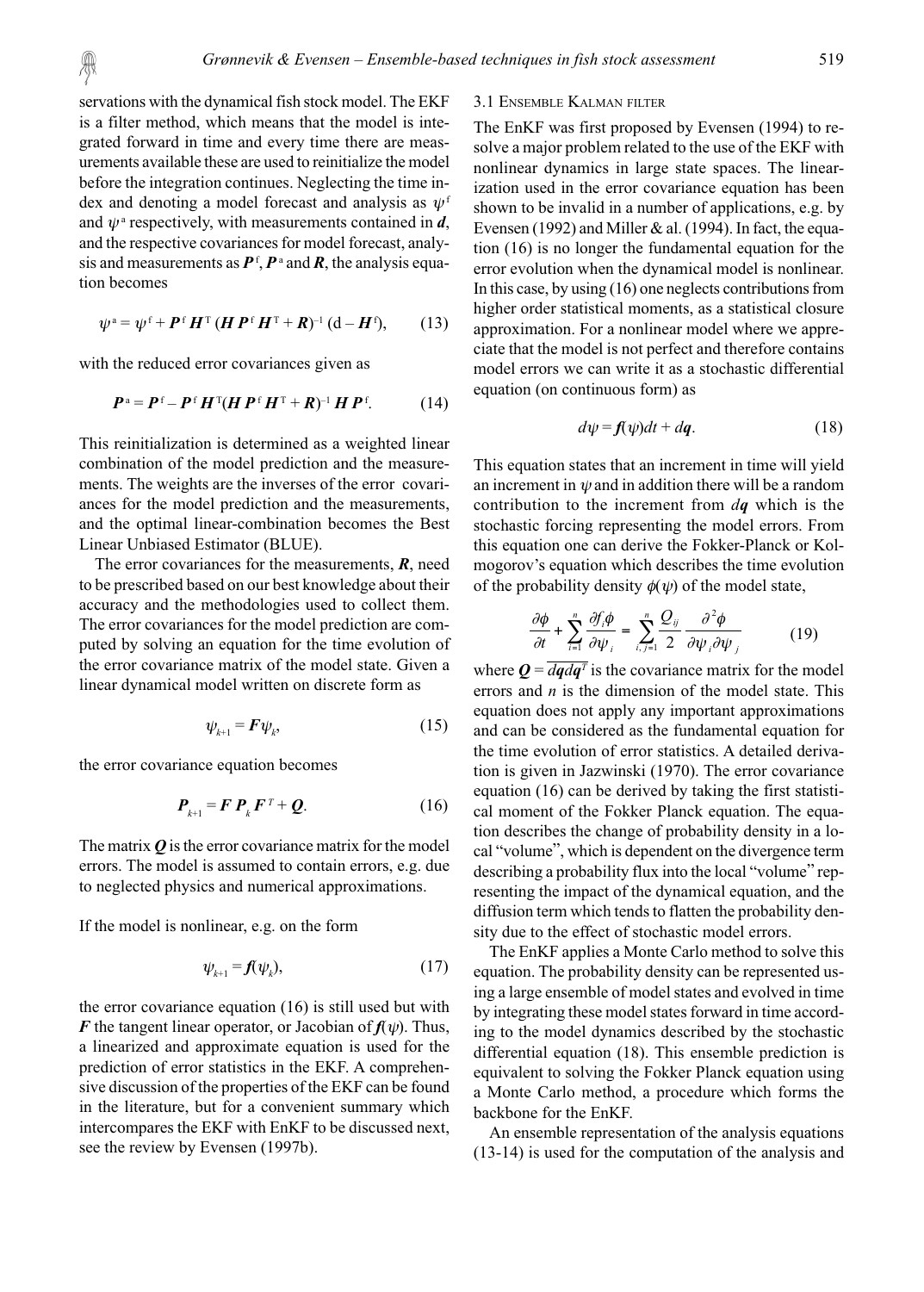is further discussed in Section 3.4. See also Burgers & al. (1998) for a detailed discussion of the analysis scheme and the tutorial review of the EnKF and the EKF given by Evensen (1997b).

To summarize, ensemble integrations are used to predict error statistics which are used to update or reinitialize the model solution with a "subspace" BLUE estimate, whenever observations are available. It becomes a subspace BLUE because normally the number of members in the ensemble is less than the independent degrees of freedom in the model state.

### 3.2 ENSEMBLE SMOOTHER

The ensemble smoother (ES) was first proposed by van Leeuwen & Evensen (1996) as a method for solving for the variance minimizing estimate defined by the Bayes theorem,

$$
\phi(\psi \mid d) = \frac{\phi(\psi)\phi(d \mid \psi)}{\phi(d)}.
$$
\n(20)

This equation states that the probability density for the model state, given a vector of measurements, *d*, is equal to the density of the model state without any information from measurements,  $\phi(\psi)$ , times the density of the measurements,  $\phi(d|\psi)$ . The denominator,  $\phi(d)$  is the integral of the numerator and ensures that the integral of the posterior density becomes equal to one, (the probability of finding the model state, somewhere, is equal to one).

The ensemble smoother (ES) attempts to find the solution which minimizes the posterior error variance. Realizing that the density  $\phi(\psi)$  can be found from an ensemble integration which solves the Fokker Planck equation, and that the density for the measurements often can be prescribed as a Gaussian, a variance minimizing analysis scheme similar to the one used in the EnKF can be applied. By neglecting non-Gaussian contributions in  $\phi(\psi)$  one can compute the mean and error covariance of the model prediction as a function of space and time. This information can be used together with the measurement vector and the error covariance of the measurements to compute a variance minimizing (BLUE) analysis in space and time.

### 3.3 ENSEMBLE KALMAN SMOOTHER

Evensen & van Leeuwen (2000) derived a smoother formulation where the measurements are processed sequentially in time. The method was named ensemble Kalman smoother. It is based on an assumption that the measurements are independent in time which is most often the case, and possesses several important properties. The EnKF solution is the first guess solution for the EnKS, and the smoother solution can be found by computing a BLUE analysis computing the impact of measurements backward in time at each an analysis step in the EnKF. If the model is linear this method will give identical results to those from the ES, since the two methods are solving the same general formulation. If the model is nonlinear, this approach will have an advantage over the ES since observations are assimilated sequentially during the forward ensemble integration. This keeps the ensemble "on track" and it will be more consistent with the measurements before the smoother analysis is computed. This is in contrast to the ES which uses a pure ensemble integration, where non-Gaussian contributions can freely develop in the first guess for the analysis. In addition to introducing the EnKS, Evensen & van Leeuwen (2000) explain the connections between the

# Gaussian contributions to the analysis. 3.4 THE ENSEMBLE-BASED ANALYSIS SCHEME

Here we give a brief introduction to the analysis scheme used by the ensemble methods. The forecasted model states are stored in a matrix *A* where each column contains one member of the ensemble. An ensemble approximation of the model error covariance matrix is then given by

different filtering methods and the impact of non-

$$
P_e^f = \frac{1}{n_{\text{ens}} - 1} (A^f - \overline{A}^f)(A^f - \overline{A}^f)^T, \tag{21}
$$

where each column of the matrix  $\overline{A}^f$  contains the mean of the ensemble,

$$
\overline{\psi} = \frac{1}{n_{\text{ens}}} \sum_{j=1}^{n_{\text{ens}}} \psi_j \tag{22}
$$

The overline denotes an expectation value and the ensemble mean,  $\overline{\psi}$ , is considered to be the best guess estimate, and the spreading of the ensemble around the mean gives the error variance in the ensemble.

In order to have a variance minimizing analysis scheme, Burgers & al. (1998), we also need to create an ensemble of observations,  $D$ , where each column,  $d_i$ , is a perturbed measurement vector created by adding a noise vector to the observations

$$
\boldsymbol{d}_j = \boldsymbol{d} + \boldsymbol{\epsilon}_j, j = 1, \dots, n_{\text{ens}}.
$$
 (23)

Here  $\varepsilon$ <sub>*i*</sub> is a vector of observation noise picked randomly from a Gaussian distribution with mean equal to zero and the standard deviation equal to the measurement standard deviation. Thus the measurement error covariance matrix is given by

$$
\boldsymbol{R} \approx \boldsymbol{R}_e = \varepsilon \boldsymbol{\varepsilon}^T. \tag{24}
$$

The analysis can now be computed from

$$
Aa = Af + Pfe HT(HPfe HT + R)-1(D - HAf). (25)
$$

This equation illustrates some of the properties of the ensemble methods used here. The new analyzed ensem-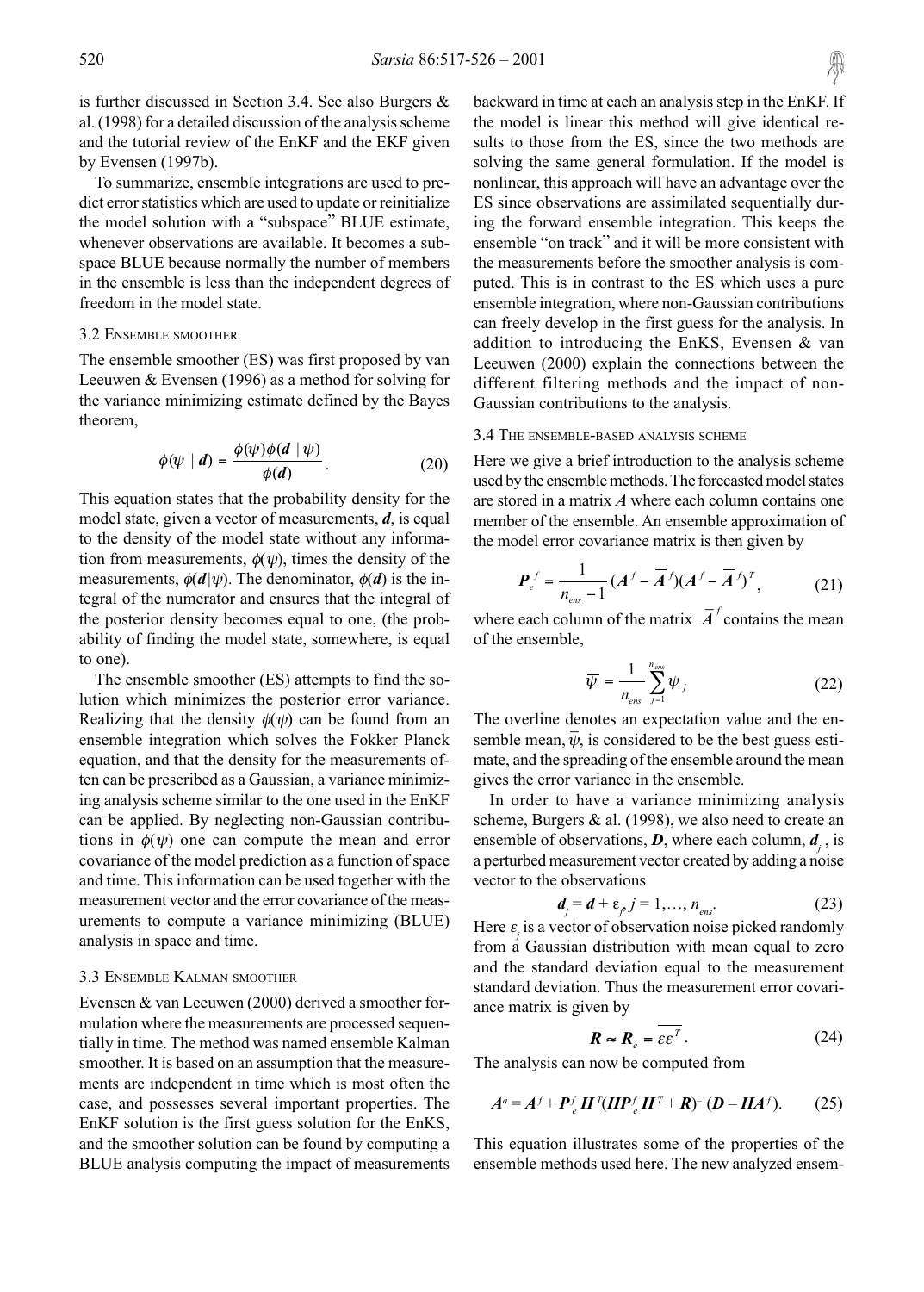ble is generated by updating every member of the forecasted ensemble using the equations for the standard BLUE with covariances computed from the ensemble. Note that an ensemble of measurements is also created to ensure that the analyzed ensemble will have the correct covariance. Thus, using these methods, there is no need for additional resampling to create the new ensemble. This is a great computational advantage over nonlinear filters such as those discussed by, e.g., Anderson & Anderson (1999) which need additional resampling at every analysis step.

In the EnKF, the equation (25) describes the analysis if  $P_{e}^{f}$  is the model error covariance at the particular time  $t_k$  when the analysis is computed. On the other hand, if  $P_{e}^{f}$  is the error covariance for the whole model state in space *and time*, then this equation will correspond to the analysis scheme in the ES. For the EnKS the equation is used to process the observations sequentially in time and for every analysis the error covariances will contain correlations from time  $t_k$  and backward in time to the initial state. Note that these correlations are computed based on the ensemble resulting from all previously computed analyses. See Evensen & van Leeuwen (2000) for a more detailed discussion of the analysis scheme for the filter and smoothers.

### 4 EXAMPLE

In the following discussion we have examined the different data assimilation methods in an application with catch at age data for Icelandic cod in the period from 1977 to 1990. Effects of emigration have been neglected. However, there was a significant immigration of 8 years old cod in 1981 and 6 years old cod in 1990, from the east Greenland cod stock which is treated as an error source for the model. In Gudmundsson (1987, 1994), the immigration needed to be known in advance and incorporated into the model equations.

# 4.1 MODEL CONFIGURATION AND INITIALIZATION

We have tried to choose the model parameters close to those used by Gudmundsson. The natural mortality is set to  $M = 0.2$ , and the trend parameter  $\alpha$ , signifying an improvement of fishing gear and increased effort in time is chosen to be  $\alpha$  = 0.025. The fish enter the fishery at age 4, fish older than 9 years will experience no difference in selectivity and the oldest fish caught are 10 years old. Thus for each of the variables the age, a, varies from 4 to 10, except for  $U(a, t)$  where a varies from 4 to 8 (with  $a_m = 9$ ) and the variables *Y*, *V* and  $U(a_m, t)$  which are independent of *a*.

The model state vector,  $\psi$ , contains the variables  $N(a, t)$ , log  $F(a, t)$ ,  $U(a, t)$ ,  $Y(t)$ ,  $V(t)$ ,  $U(a_0, t)$  and  $C(a, t)$ . The catch *C*(*a*, *t*) has been included as a diagnostic variable for practical reasons which allows for the use of a linear measurement functional operating directly on the catch variable, rather than a nonlinear functional operating on the model state. Every time we have a measurement of the catch, which in this particular experiment is at every time step (i.e. once a year), the predicted catch is calculated and the data assimilation is performed. The updates of the rest of the model state from catch observations is performed through the use of multivariate cross correlations contained in the ensemble of model states.

As with the model parameters, the initial and boundary conditions are chosen close to the values used by Gudmundsson (1994). The initial conditions of *N*(*a*, *t*), log  $F(a, t)$ ,  $U(a, t)$ ,  $Y(t)$ ,  $V(t)$  and  $U(a_n, t)$  are given in Table 1, and the initial catch is calculated from these values. The boundary condition *N*(4, *t*) has in the lack of a recruitment model been given the same value as *N*(4, 1).

### 4.2 SPECIFICATION OF ERROR STATISTICS

All statistical information is represented by an ensemble. We have used 500 ensemble members to reduce statistical fluctuations in the results although 100-150 would probably be sufficient based on experiences from previous applications. The ensemble members are generated from the formula

$$
\psi_j = \overline{\psi} (1 + \nu_j \sqrt{\sigma^2}), \qquad (26)
$$

where  $\nu$  is a random number taken from a Gaussian distribution with mean equal to zero and standard deviation equal to one.

Table 1. Initial values for the experiment with Icelandic cod stocks. The abundance *N* is given in million fish. The other variables have no units

| $N(4, 1) = 133.82$ | $\log F(4, 1) = -1.7487$ | $U(4, 1) = -1.64$         |
|--------------------|--------------------------|---------------------------|
| $N(5, 1) = 63.75$  | $log F(5, 1) = -1.0527$  | $U(5, 1) = -0.95$         |
| $N(6, 1) = 47.92$  | $log F(6, 1) = -0.7744$  | $U(6, 1) = -0.67$         |
| $N(7, 1) = 15.69$  | $\log F(7, 1) = -0.3011$ | $U(7, 1) = -0.20$         |
| $N(8, 1) = 8.93$   | $log F(8, 1) = -0.2169$  | $U(8, 1) = -0.11$         |
| $N(9, 1) = 3.35$   | $log F(9, 1) = -0.1508$  | $U(a_{\rm m}, 1) = -0.05$ |
| $N(10,1) = 1.00$   | $log F(10, 1) = -0.1800$ | $V(1) \& Y(1) = -0.1$     |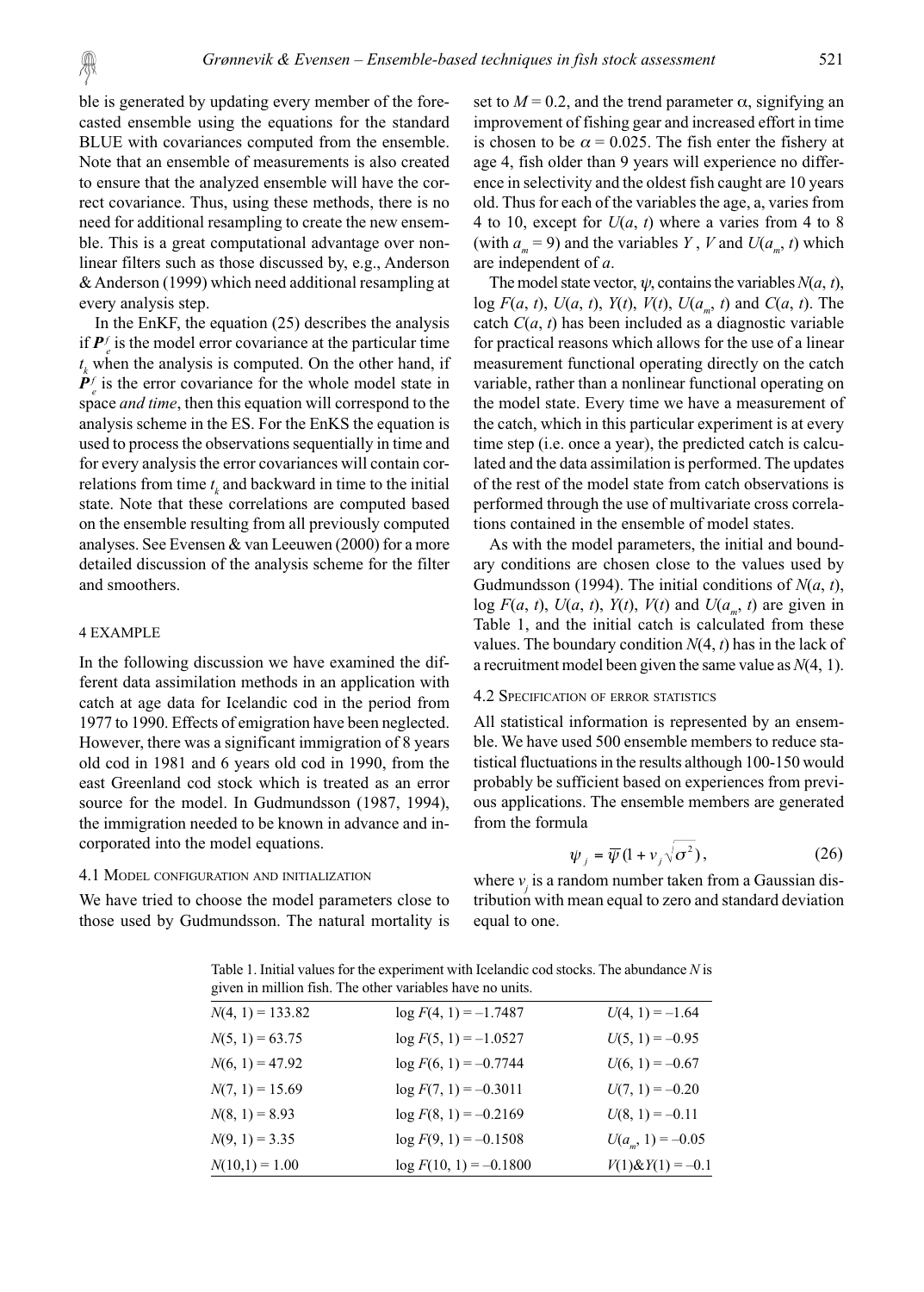

Fig. 1. The upper plot shows estimated abundance in million fish for 4-10 years old fish. The long dashed line is observed catch. The lower plot shows the corresponding variances of the abundance estimates for 4-10 years old fish.

For the initial values of N the variance is given the fairly large value,  $\sigma^2 = 0.25$ , to account for our lack of knowledge about the initial size of the fish stock. The initial values of  $U, V, Y$  and log  $F$  have been given a variance,  $\sigma^2 = 0.025$ .

The dynamical variance is incorporated into the model in a similar way and is set to  $\sigma^2 = 0.01$  (equivalent to 10 % standard deviation in a model prediction from one year to the next). It applies to the entire vector of state every time this is integrated forward in time. This variance could have been set higher for the years when immigrational effects are important since the model solution is less reliable in these years.

The ensemble of measurements is generated in the same way and the measurement variance is set to

 $\sigma^2$  = 0.01. Thus the measurements and a one-year model forecast from a perfect initial condition could be expected to have errors of the same order. However, since the initial conditions and the boundary conditions are poorly known, and at the same time rather dominant, the analyzed solution is expected to be closer to the observations than to the model forecast.

# 4.3 DISCUSSION OF RESULTS

The following discussion considers the results from an experiment where the three assimilation methods, i.e., the EnKF, the ES and the EnKS are used with identical setups. Further, an additional pure ensemble integration (Ens pred) with no assimilation of data is performed. This allows us to examine the impact of assimilation of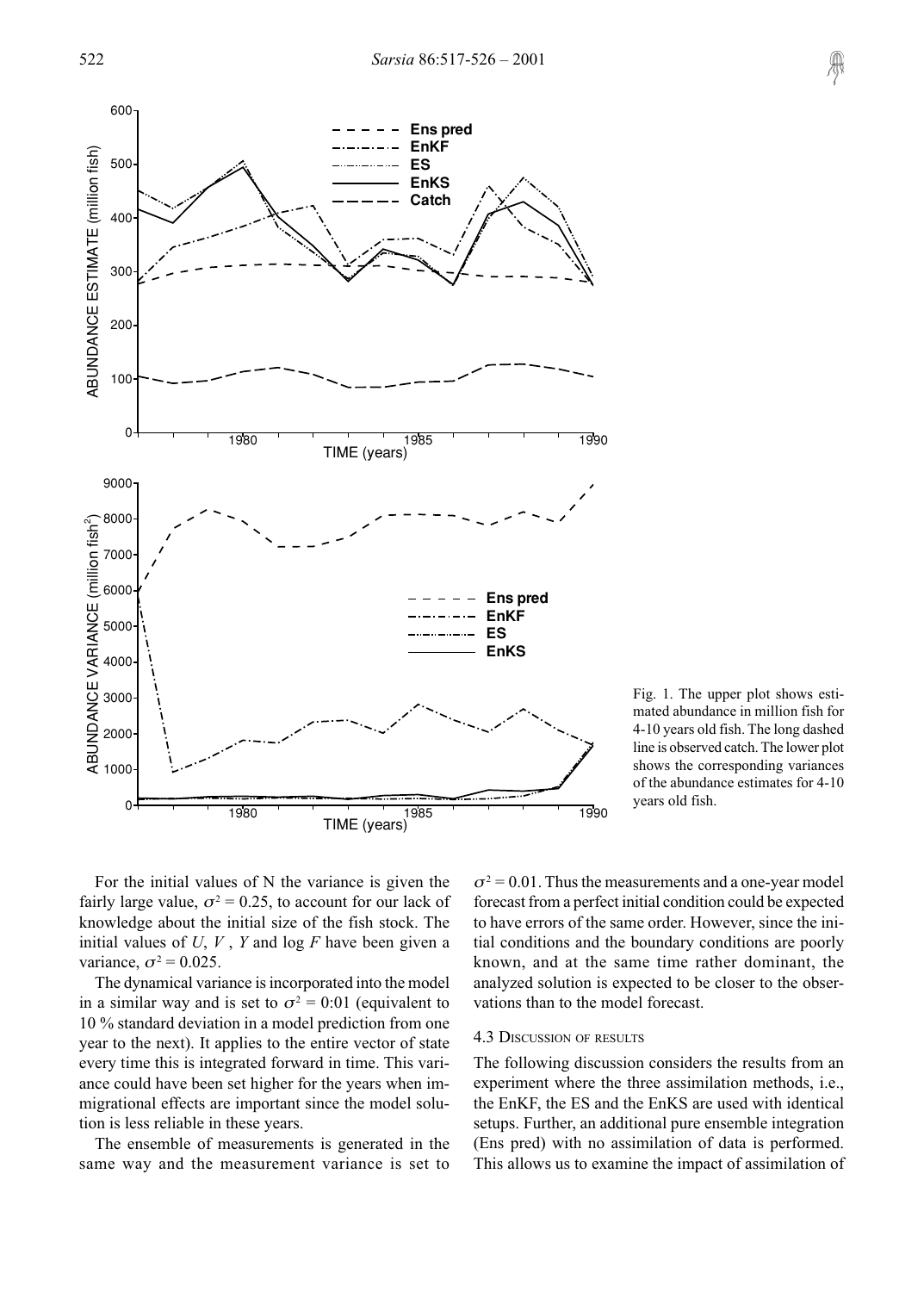

Fig. 2. The upper plot shows estimated abundance in million fish for 7 years old fish. The lower plot shows the corresponding variances of the abundance estimates for 7 years old fish.

data both for the estimated solution and the error variances.

The upper plot in Fig. 1 shows the sum of the abundance of 4 to 10 years old cod, i.e., the total stock as described by the model, for the different assimilation methods and the pure ensemble prediction. In addition the observed catch data are shown. The lower plot shows the corresponding error variances. The ensemble prediction results in a fairly steady total stock of around 300 million fish. The variance of the ensemble prediction indicates a large uncertainty corresponding to a standard deviation of about 90 million fish, i.e. almost one third of the total stock.

The impact of the catch data is obvious when examining the assimilation estimates. All the methods predict an increased size of the stock around 1986 to 1989. The smoothers also update the fish stock at the initial time by bringing information from data backward in time. The error variances are also reduced dramatically by the introduction of catch data. The EnKF predicts an error variance indicating a standard deviation of around 44 million fish, while the smoothers further reduce the standard deviation to around 14 million fish.

As the theory predicts, the EnKF and the EnKS ends up with the same estimate and error variance in the final year, and the EnKS gives an improved solution for all previous years. The EnKS and the ES solutions are fairly close, indicating that the model is only weakly nonlinear, resulting in a nearly Gaussian density for the model prediction. Trends in the estimates are otherwise consistent

A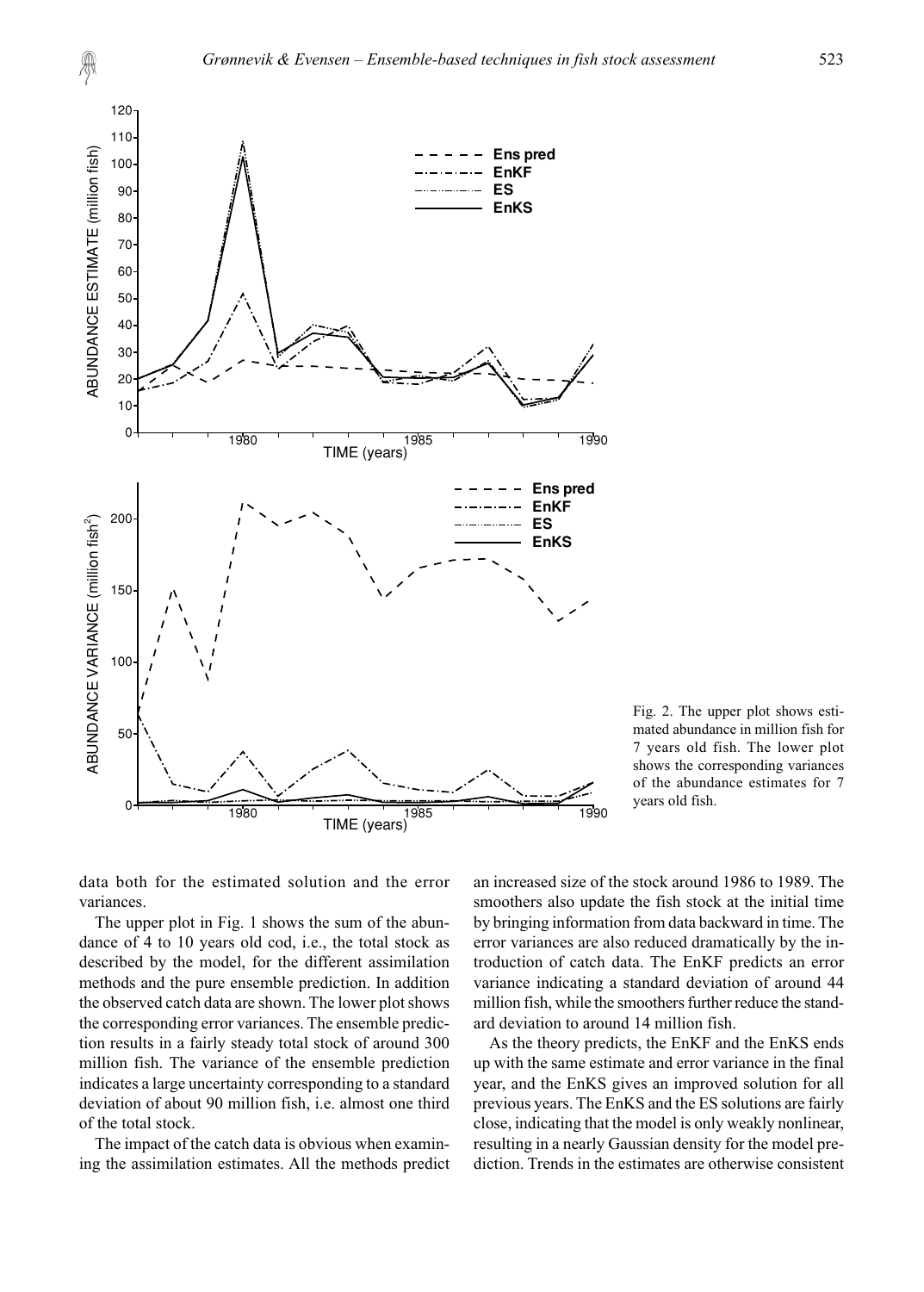

Fig. 3. The upper plot shows estimated fishing mortality for 7 years old fish. The lower plot shows the corresponding variances of the estimated fishing mortalities for 7 years old fish.

with those found by Gudmundsson (1987, 1994).

The upper plot in Fig. 2 shows the estimated abundance of seven years old cod from the different simulations and the lower plot shows the corresponding error variances. The year 1980 is particularly interesting. Both smoother solutions results in very high and probably incorrect values for this year, which are due to an immigration of 8 years old cod observed to occur in 1981. Since immigrational effects are neglected in the model formulation, the assimilation system interprets this immigration as fish that have survived from 1980, and therefore decreases the fishing mortality rate for this year, as seen in Fig. 3, in addition to increasing the abundance. Thus, by analyzing the filter and the smoother solutions in conjunction it may be possible to detect immigration and/or emigration, and the effects of these may be added to the model for a second simulation as it was done by Gudmundsson (1994).

From the filter solution, which does not take later values into account, we see that 1980 would have been a good year for 7 years old cod, anyway. Thus, only a part of the peak in the smoother should be seen as an error due to immigration. Gudmundsson (1994) took explicitly into account immigrational effects and for the year 1980 he got a result which lies between the EnKF solution and the two smoother solutions.

Fig. 3 shows the estimated fishing mortality rates and the corresponding variances in the upper and lower plot, respectively. The fishing mortality rates are not allowed to vary to the same extent as those obtained by Gud-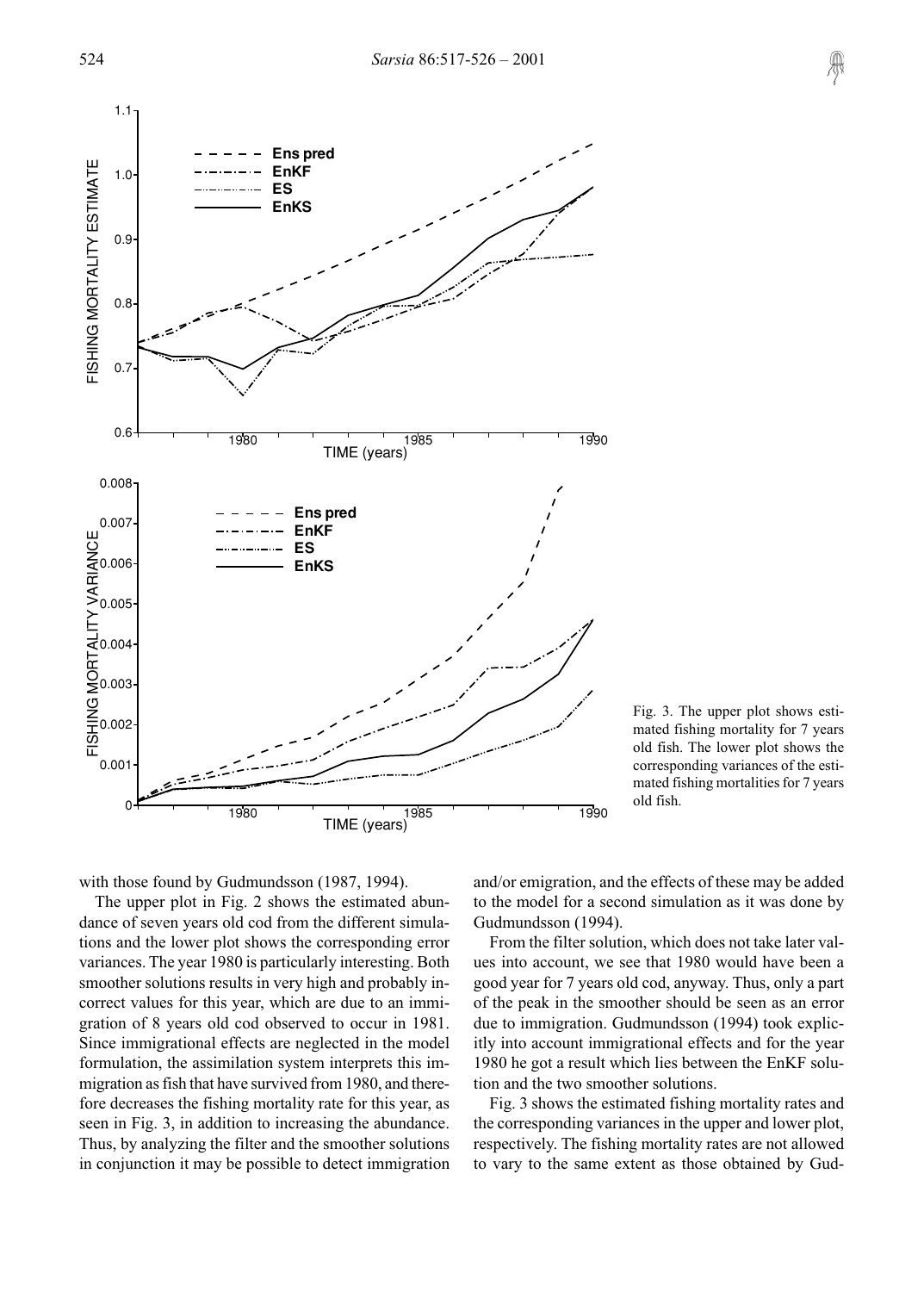

Fig. 4. Upper plot shows estimated catch in million fish for 7 years old fish. Note that the estimated catches for the filter and the smoothers are very similar and the curves overlap in the plot. The lower plot shows the corresponding variances of the estimated catch for 7 years old fish. The variance of the pure ensemble prediction where no data are assimilated is large compared to the variances of the filter and the smoothers (typically between 20 and 50 and therefore not shown), indicating a positive impact of the data.

mundsson (1994), although they are otherwise similar. A constant trend term was included in the model and this could perhaps been chosen smaller or omitted altogether, since both the filter and smoother estimated mortalities are lower than the pure ensemble prediction. From the catch plot in Fig. 4 it is seen that the model relies more on the observed data than on the model prediction despite the fact that the measurement variance is equal to the model variance. This can be explained by the large initial variance which gives low weight on the model solution initially. The EnKF, the ES and the EnKS solutions are very similar and about perfectly fitted to the measurements and they all provide estimates with almost equal variance.

### 5 SUMMARY

This paper has introduced some new ensemble-based assimilation techniques for use in fish stock assessment. The purpose has been to demonstrate the feasibility of the methods in fish stock assessment and to discuss the general properties of them. Three methods, i.e. the Ensemble Kalman Filter (EnKF), the Ensemble Kalman Smoother (EnKS) and the Ensemble Smoother (ES), were implemented with the fish stock model by Gudmundsson (1994). The methods were applied in an experiment with catch at age data of Icelandic cod, in a similar setup to the one used by Gudmundsson (1994).

The model used here is probably too simple for op-